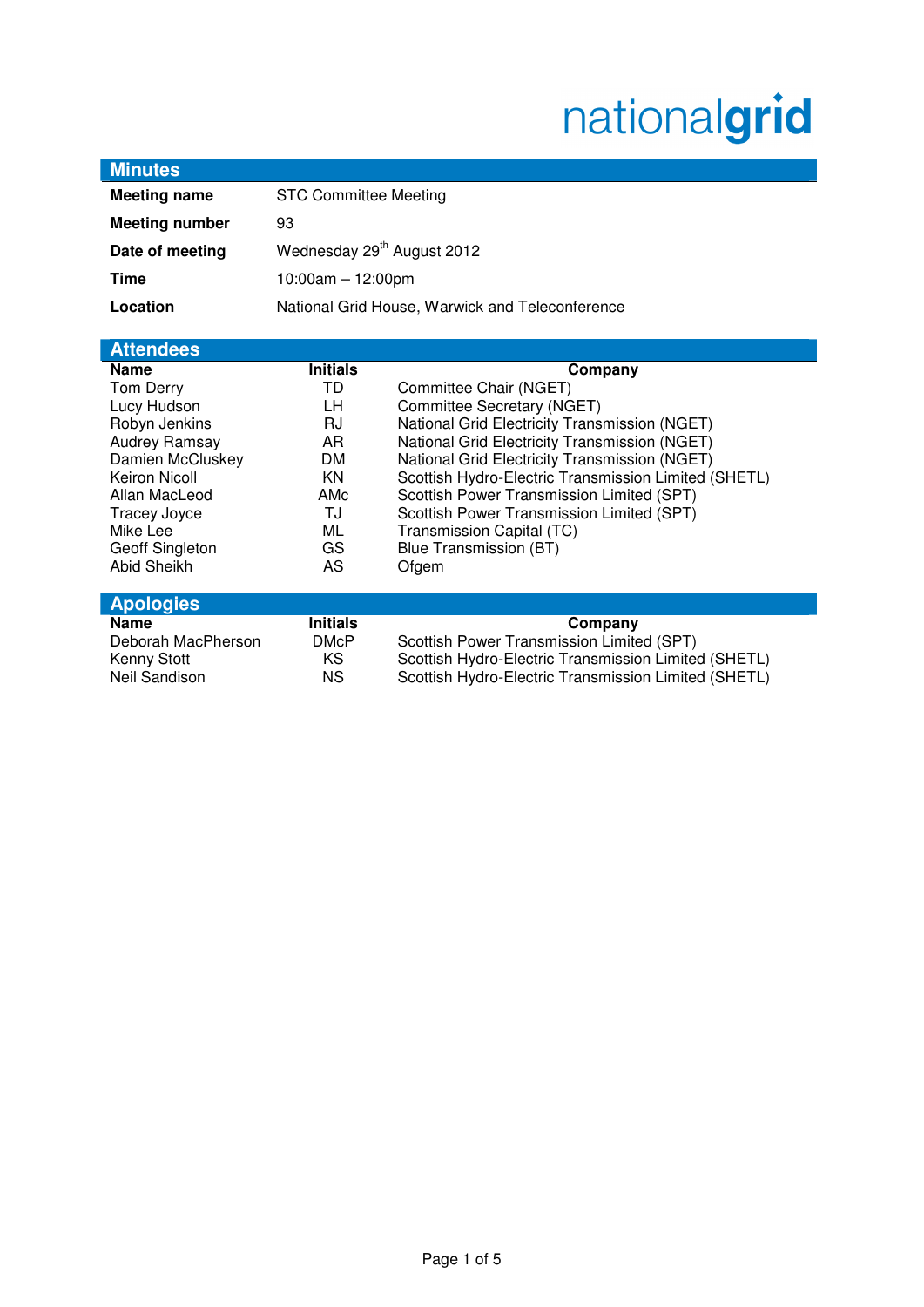## **1 Introductions/Apologies for Absence**

2641. Apologies were received from Deborah MacPherson (SPT), Neil Sandison (SHETL) and Kenny Stott (SHETL).

**2 Approval of Minutes from the last meeting** 

2642. The minutes from the last STC Committee meeting held on  $26<sup>th</sup>$  July 2012 were approved. NGET to arrange publication of the minutes on the National Grid website.

# **Action: NGET (LH)**

## **3 Review of Actions**

2643. **Minute 1596:** Confidentiality issue, regarding manufacturing data to improve transparency, ongoing due to low priority. TD advised that, whilst it was thought CA046 would address this issue, it is now being considered in other forums and once further work has been completed changes to the STC will be considered. TD will keep the Committee updated with any developments.

### **Action: NGET (TD)**

2644. **Minute 2443:** TI confirmed that no nominations had been received from STC Parties for the Grid Code Offshore BMU Configurations Working Group. NGET agreed to circulate the concluding report to the STC Committee for information, to allow STC consideration of the findings, when it is published. TD confirmed that the draft Workgroup report has been circulated to the GCRP for comment and that once it has been finalised, a copy will be circulated to the STC Committee. TD advised that the recent teleconference arranged to discuss the Workgroup report was unable to take place due to availability and that a new date is being planned.

# **Action: NGET (TD)**

2645. **Minute 2446**: ML informed STC Committee members that a Continuous Voltage Control paper was circulated to the Grid Code Review Panel (GCRP) which was informative. TD agreed to keep the STC Committee updated on the progress of this issue. Once the necessary analysis has been undertaken and the position of the GCRP is clear, NGET will schedule a meeting with both internal and external attendance, to discuss the issue further. ML again highlighted that this is an urgent issue. At the June 2012 STC Committee meeting, TD confirmed that by September/October 2012 the assessment work should be completed and Offshore Networks will be included in that assessment.

#### **Action: NGET (TD)**

2646. **Minute 2677:** NS noted that to ensure the STC Committee remained private, it would be sensible to remove the teleconference access numbers from the agenda as they are currently available publically on the National Grid website. KN highlighted that it was difficult to locate the teleconference access number now that it was not on the agenda. NGET confirmed that it is contained within the email issued on Papers Day. LH to check that teleconference access number is also on the Outlook meeting appointment.

#### **Action: NGET (LH)**

## **All other actions are either completed or were discussed under the relevant agenda items**

## **4 Papers for Consideration**

2647. There were no new Papers for Consideration.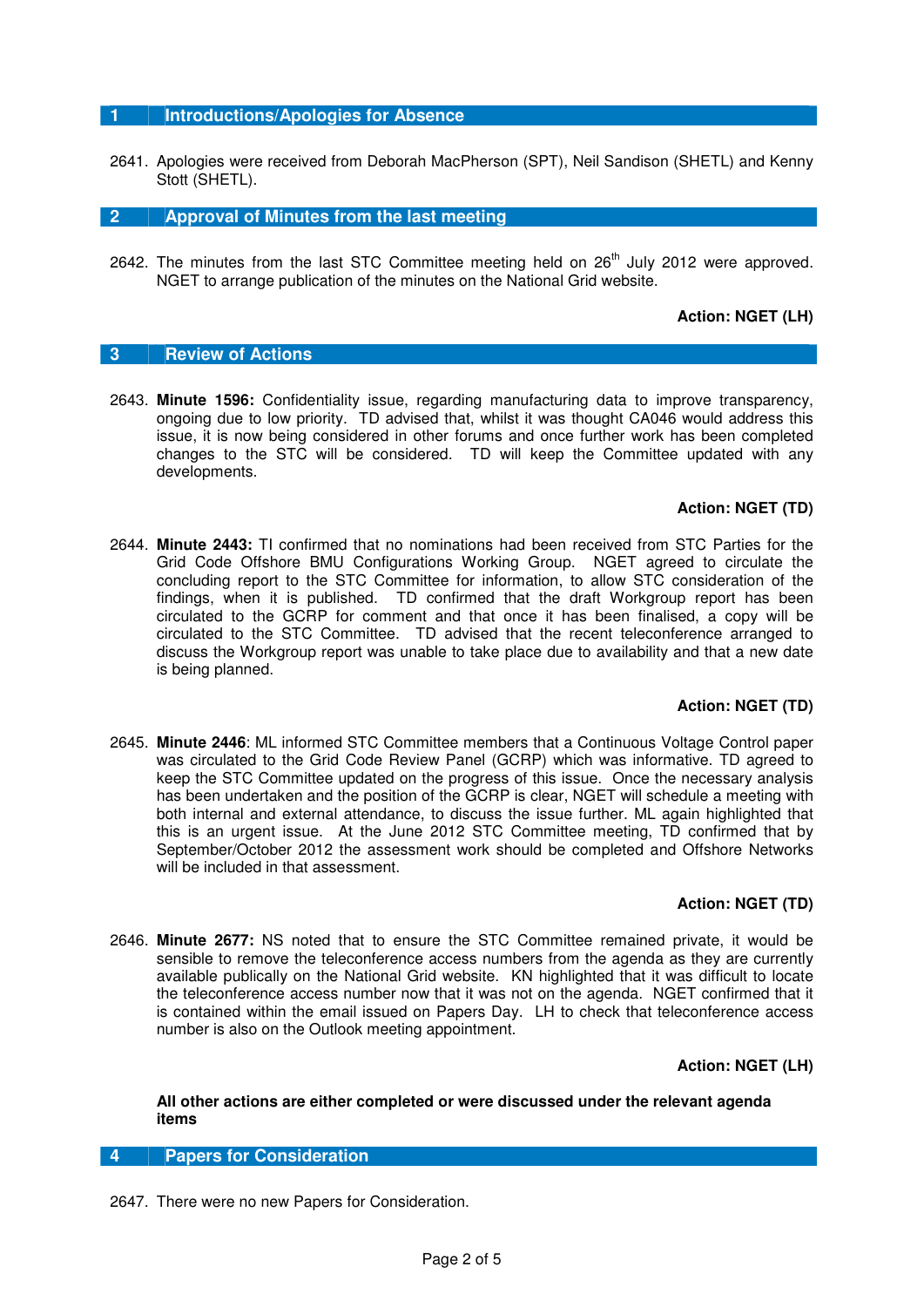# **5 New Amendment Proposals**

2648. There were no new Amendment Proposals.

## **6 Amendment Proposals**

2649. There were no Amendment Proposals.

**7 Evaluation Phase/Workgroup Updates** 

2650. There were no Evaluation Phase/Workgroup Updates.

## **8 Evaluation Phase Reports**

#### **CA046 'Inclusion of Generator build options within the STC'**

- 2651. TD confirmed that at the last meeting, it had been proposed to withdraw CA046 and resubmit it at a later date. Following recent discussions relating to the timetable, TD advised that should the Committee agree to refer CA046 to the Assessment and Report phase, this would allow 6 months to resolve the current issues, with a view to submitting the Amendment Report to the Authority by January 2013.
- 2652. The Committee agreed for CA046 to progress to the Assessment and Report phase.
- 2653. AS noted that it would be useful to have an indicative timetable available at the next Committee meeting, and NGET agreed to provide this.

**Action: NGET (TD)** 

#### **9 Initial Amendment Reports**

### **CA049 'Amendment to Section K to provide OFTOs with the capability to respond to Reactive Power Instructions within 2 minutes'**

2654. AR advised that the Initial Amendment Report for CA049 had been produced and circulated to the Committee. AS highlighted that Ofgem has concerns relating to the cost impacts on projects currently under construction or already completed. ML noted that these projects would either be compliant or would need to apply for a derogation. AS suggested that a number of questions be included in the Industry Consultation aimed at understanding the cost impacts on projects such as these.

# **Action: NGET (AR)**

2655. AS also suggested it would be useful to introduce a Response Proforma for STC Industry Consultations, such as that already used for the Grid Code and CUSC.

# **Action: NGET (LH)**

2656. TD noted that there may be a potential Grid Code change required which will ensure that developers are compliant with the requirements of CA049.

### **10 Proposed Amendment Reports**

# **CA045 'Arrangements for User Commitment'**

2657. RJ confirmed that CA045 had been issued out to Industry Consultation on 6<sup>th</sup> August 2012 and that the closing date is  $4^{\text{th}}$  September 2012. To date, no responses have been received.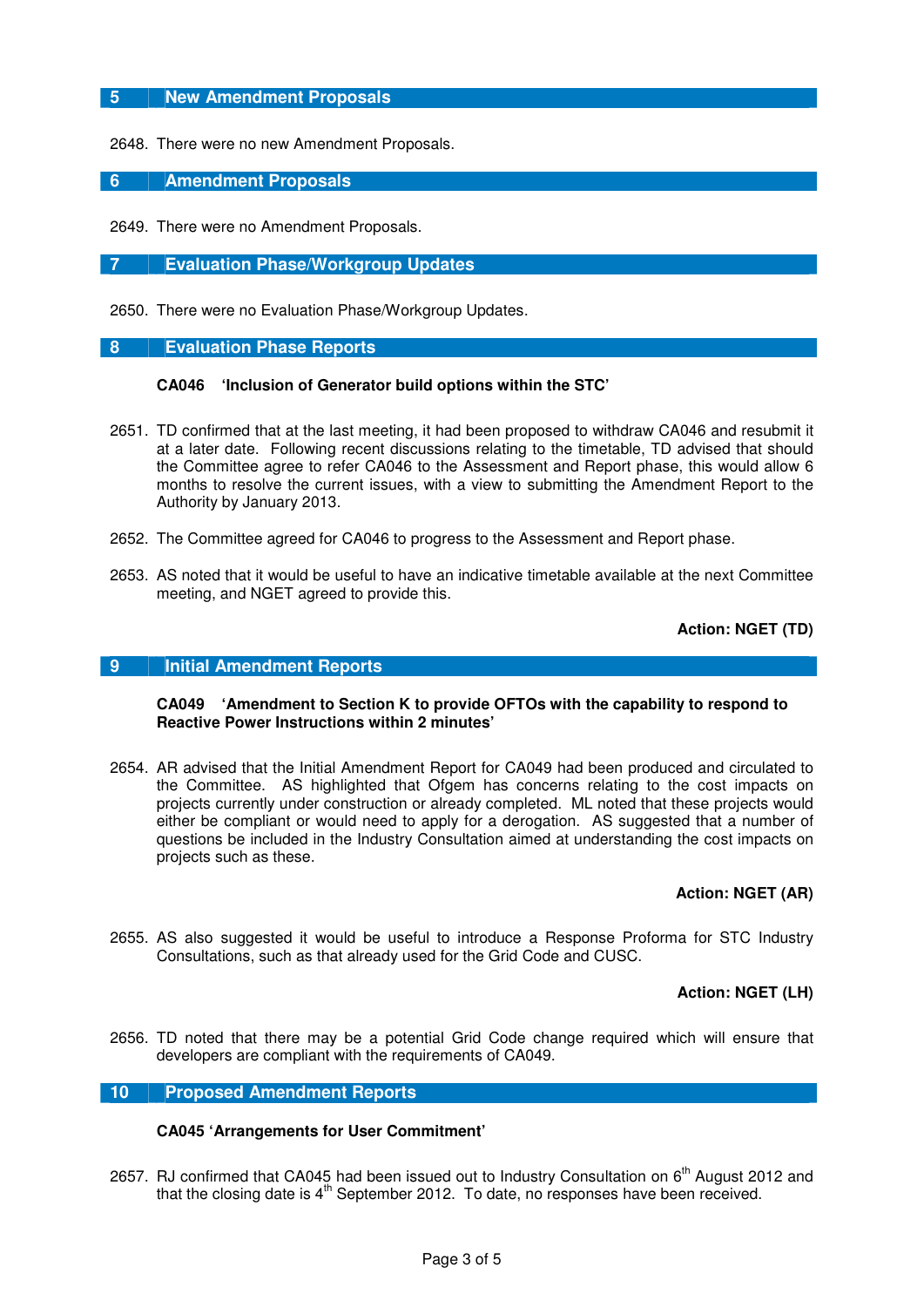# **11 Amendment Reports**

## **CA048 'Alignment of Terminology with other industry codes'**

- 2658. LH advised that the Industry Consultation for CA048 had closed on  $2^{nd}$  August 2012 and that no responses had been received. LH also advised that the Final Amendment Report had been drafted and circulated to the Committee and asked for the Committee's approval to submit the Report to the Authority.
- 2659. The Committee approved the Report for submission to the Authority.

**Action: NGET (LH)** 

## **12 Pending Authority Decisions**

2660. There were no Pending Authority Decisions.

## **13 Authority Decisions**

**CA047 'Consequential Changes to Section K following implementation of Grid Code D/10 Frequency & Voltage Operating Range'** 

2661. RJ confirmed that the Authority had approved CA047 on  $8<sup>th</sup>$  August 2012 and that it had been implemented on  $15<sup>th</sup>$  August 2012.

## **14 STC Procedures**

#### **PA065 – STCP01-1 Timescales for providing Transmission Services as defined in the STC**

2662. AR confirmed that some slight tweaks to the drafting of STCP01-1 were being made and the final draft will be submitted to the September 2012 Committee meeting for the Committee's approval.

#### **Action: NGET (LH)**

#### **PA066 – STCP19-3 Clarification of Transmission System Boundary Point registration with Elexon.**

- 2663. RJ advised the Committee that, following assessment of the extent of offshore changes required to STCP19-3, it is planned that these amendments will not form part of PA066.
- 2664. It is expected that a draft of STCP19-3, addressing the Elexon Boundary Point registration and a review of the Compliance Checklist, will be submitted to the September 2012 Committee meeting.

**Action: NGET (RJ)** 

## **15 Offshore Regime**

2665. AS advised that there was no Offshore update.

# **16 European Developments**

2666. TD confirmed that both an ENTSO-E and ACER update had been circulated by LH on  $22^{nd}$ August 2012 regarding the latest European developments.

#### **17 Impact of Other Code Modifications**